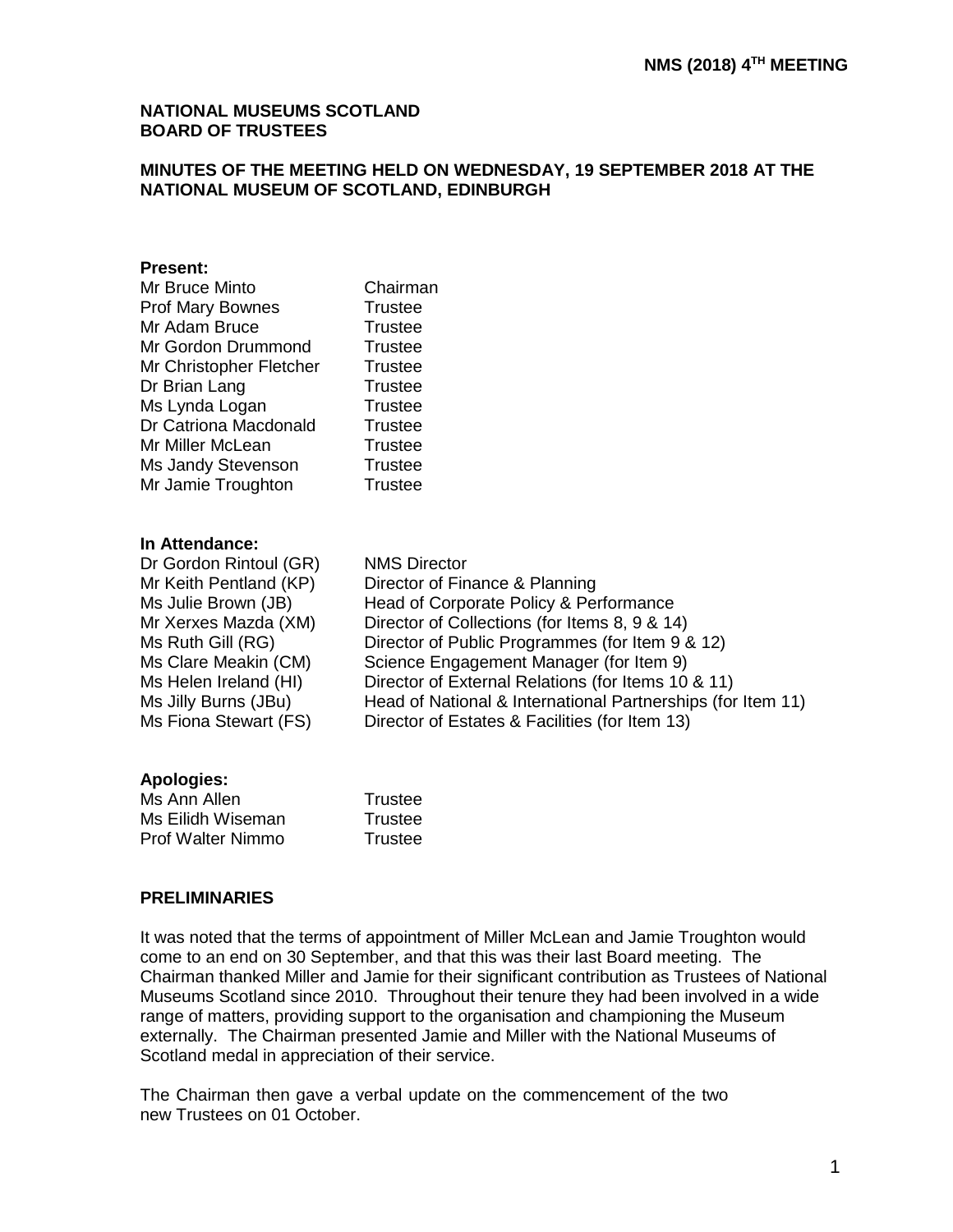2

# **ITEM 5 – DIRECTOR'S REPORT TO THE TRUSTEES NMS (2018) 30 ITEM 6 – FINANCIAL REPORT NMS (2018) 31** Trustees noted that: • It was expected the accounts would show a balanced position for 2018/19. costs behind plan due to phasing. **ITEM 7 – ANNUAL REPORT & ACCOUNTS 2017/18 NMS (2018) 32** 7.1 Keith Pentland presented the Annual Report & Accounts 2017/18 which had been circulated, along with the final audit certificate. He confirmed that earlier versions of the Report & Accounts had been reviewed by the Finance Committee and then the Audit & Risk Committee, with presentational changes arising from both meetings now incorporated into the final draft.

# **ITEM 1 – APOLOGIES**

1.1 Apologies were received from Ann Allen, Eilidh Wiseman and Walter Nimmo.

# **ITEM 2 – MINUTES OF THE MEETING HELD ON 06 JUNE 2018**

2.1 The minutes of the meeting held on 06 June 2018 were approved.

# **ITEM 3 – MATTERS ARISING**

3.1 Matters arising from the last meeting were taken under the main agenda items.

# **ITEM 4 – DECLARATION OF INTERESTS**

4.1 It was noted that there were no declarations of interests from Board members in relation to the substantive items on the agenda.

5.1 The Director presented his report which had been circulated, and gave a verbal update on operational arrangements and maintenance matters at the National Museum of Rural Life. There then followed a general discussion regarding exhibitions, the positive annual visitor report for 2017/18, and the recent fire at the National Museum of Brazil. The Director reassured Trustees that National Museums Scotland had clear fire safety strategies and procedures in place.

5.2 The Board of Trustees welcomed the recent announcement of a 25 year Partnership Agreement between National Museums Scotland and Dumfries & Galloway Council, which will involve the long term collaboration regarding the Galloway Hoard and the hosting of future national touring exhibitions in the local area.

5.3 With reference to the Report, National Museums Scotland's final response to the Scottish Government's consultation on its draft of *A Culture Strategy for Scotland* was circulated to the Board.

6.1 Keith Pentland presented his report which had been circulated. The Board of

- 
- The most significant variances were in major projects with both income and

**ACTION**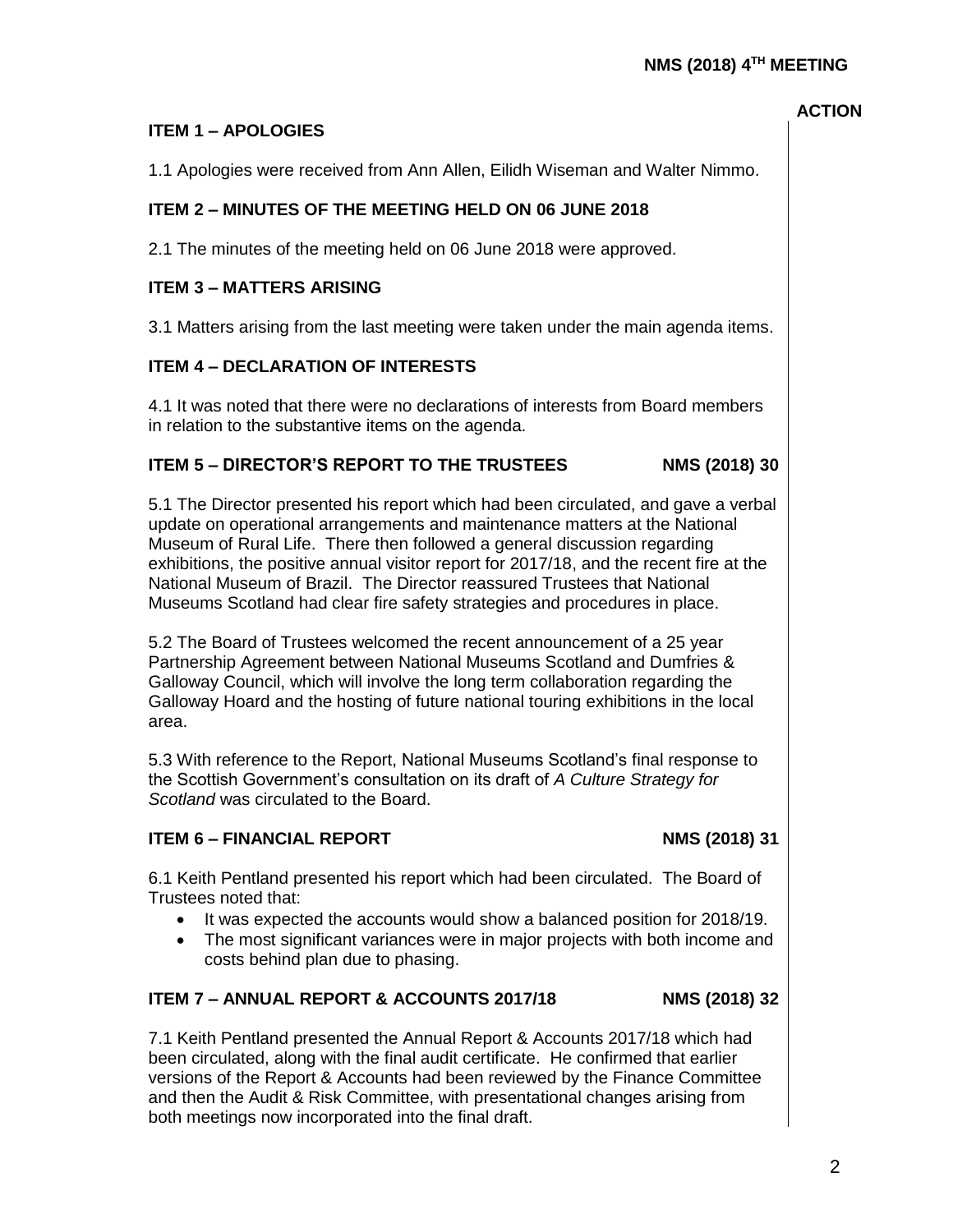| 7.2 The Board of Trustees noted that a balanced position had been reported<br>throughout the year, and this was the case with a small surplus at year-end.                                                                                                                                                                                                                                                                                                                                                                                                          |                  |
|---------------------------------------------------------------------------------------------------------------------------------------------------------------------------------------------------------------------------------------------------------------------------------------------------------------------------------------------------------------------------------------------------------------------------------------------------------------------------------------------------------------------------------------------------------------------|------------------|
| 7.3 Miller McLean (Chairman of the Audit & Risk Committee) reported that the<br>external auditors had given an unqualified opinion with some modest<br>recommendations. He went on to say that the internal auditors had given us a<br>'significant with minor room for improvement' rating which is one of the highest<br>ratings they can give.                                                                                                                                                                                                                   |                  |
| 7.4 The Chairman sought and obtained confirmation and agreement from fellow<br>Trustees on three specific points in the Annual Report within the final paragraphs of<br>pages 8, 12 and Note 25 (on page 32).                                                                                                                                                                                                                                                                                                                                                       |                  |
| 7.5 The Board of Trustees approved the Annual Report & Accounts for 2018/19,<br>subject to the agreed additions and the sending of an appropriate letter of<br>representation from the Accountable Officer to the auditors.                                                                                                                                                                                                                                                                                                                                         | Chair,<br>GR, KP |
| <b>ITEM 8 - REQUEST FOR TRANSFER OF BEOTHUK</b><br>NMS (2018) 33<br><b>HUMAN REMAINS</b>                                                                                                                                                                                                                                                                                                                                                                                                                                                                            |                  |
| 8.1 Xerxes Mazda joined the meeting to present to the paper which had been<br>circulated. The Board was being asked to consider the official request dated 18<br>July from The Honourable Melanie Joly (Minister of Canadian Heritage,<br>Government of Canada) for the return to Canada of remains of two of the last<br>remaining members of the Beothuk people, Demasduit and Nonosabasut, which<br>were in the collections of National Museums Scotland. It was noted the request<br>conformed to our Human Remains in Collections Policy, except for one area. |                  |
| 8.2 Trustees acknowledged the importance and sensitivity of the request under<br>consideration. Following discussion, the Board:                                                                                                                                                                                                                                                                                                                                                                                                                                    |                  |
| Approved an amendment to our Human Remains in Collections Policy to<br>$\bullet$<br>cover the situation where there are no known genealogical descendants<br>or cultural community, as in this particular case. This was subject to<br>some agreed final changes to the wording in the proposed new clause<br>6.4.4.                                                                                                                                                                                                                                                | XM, JB           |
| Agreed to the Government of Canada's request for the transfer of the<br>remains of Demasduit and Nonosabasut to the Canadian Museum of<br>History, Ottawa, subject to the approval of the Scottish Government.                                                                                                                                                                                                                                                                                                                                                      |                  |
| Agreed that the Director should proceed with a request to the Cabinet<br>٠<br>Secretary for Culture, Tourism & External Affairs regarding the required<br>Ministerial approval of the one-off transfer of the remains of Demasduit and<br>Nonosabasut to the Canadian Museum of History.                                                                                                                                                                                                                                                                            | GR, XM           |
| Following the agreement of the Scottish Government, resolved that the<br>٠<br>Director should reply to the Canadian Government and the Canadian<br>Museum of History, on behalf of the Board, that National Museums<br>Scotland was willing to transfer the remains of Nonosabasut and Demasduit<br>to the Canadian Museum of History, setting out the process going forward.                                                                                                                                                                                       | GR, XM           |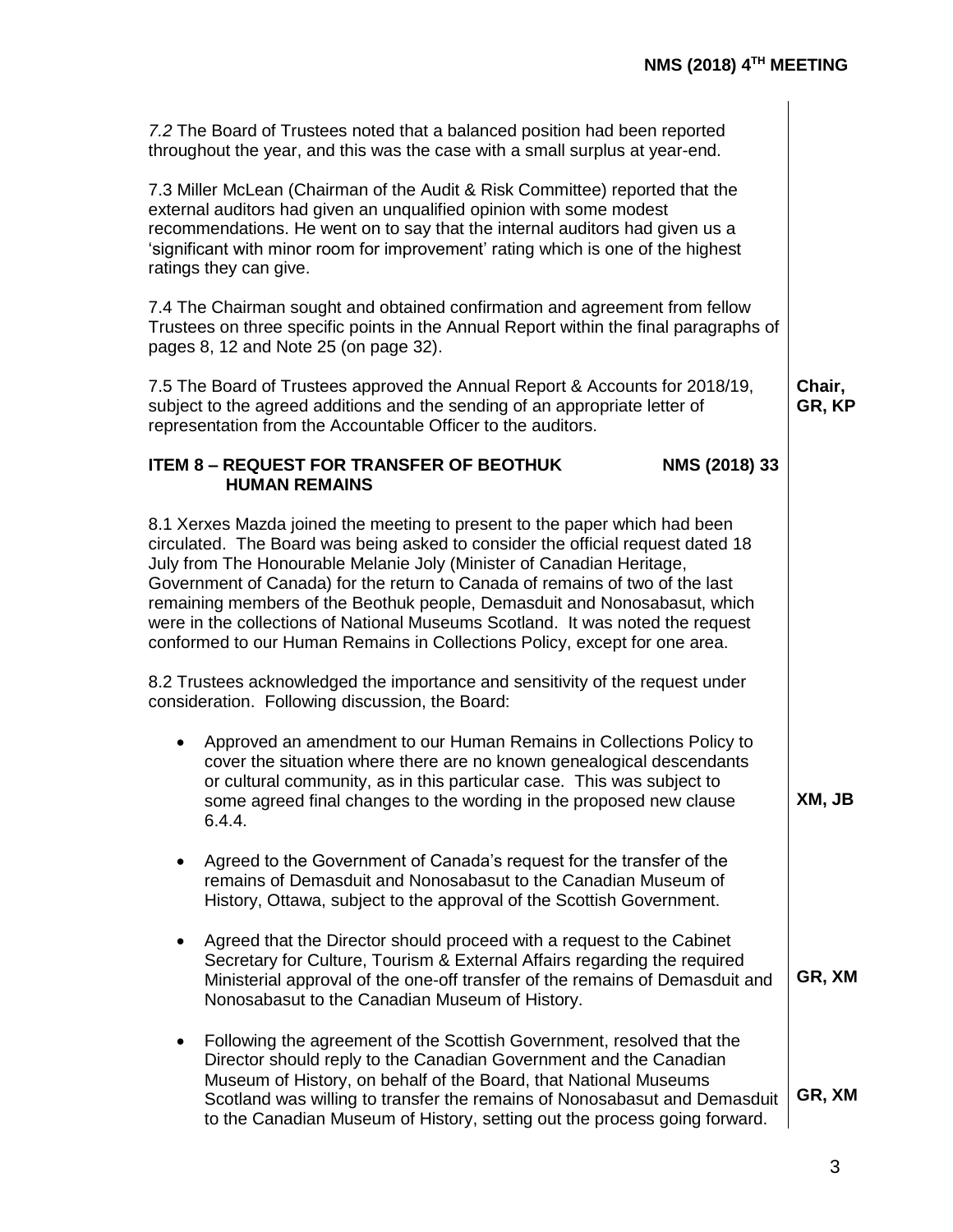| NMS (2018) 34<br><b>ITEM 9 - STEM ENGAGEMENT STRATEGY 2018-23</b>                                                                                                                                                                                                                                                                                                                                                                                                                                                                                                                              |        |  |
|------------------------------------------------------------------------------------------------------------------------------------------------------------------------------------------------------------------------------------------------------------------------------------------------------------------------------------------------------------------------------------------------------------------------------------------------------------------------------------------------------------------------------------------------------------------------------------------------|--------|--|
| 9.1 Xerxes Mazda and Clare Meakin presented the paper which had been<br>circulated. They explained the rationale for the creation of a new Science,<br>Technology, Engineering & Maths (STEM) Strategy and confirmed it would be<br>supported by a cross-organisational 5-year action plan which would be completed<br>by January.                                                                                                                                                                                                                                                             |        |  |
| 9.2 Trustees welcomed the new Strategy and recognised it formalised much of<br>the work already being done in this area by National Museums Scotland. The<br>importance of partnerships was stressed, as was collecting feedback from young<br>people who have chosen to study STEM subjects and go on to work in the sector.                                                                                                                                                                                                                                                                  |        |  |
| 9.3 The Board of Trustees approved the STEM Engagement Strategy 2018-23,<br>subject to the agreed amendments.                                                                                                                                                                                                                                                                                                                                                                                                                                                                                  |        |  |
| <b>ITEM 10 - DIGITAL MEDIA STRATEGY 2018-22</b><br>NMS (2018) 35                                                                                                                                                                                                                                                                                                                                                                                                                                                                                                                               |        |  |
| 10.1 Helen Ireland and Rob Cawston joined the meeting and presented the paper<br>which had been circulated. They highlighted that a great deal had changed since<br>the last Strategy was written, particularly the huge expansion of digital and social<br>media.                                                                                                                                                                                                                                                                                                                             |        |  |
| 10.2 Trustees welcomed the paper, and their comments and suggestions included:<br>More thought on the commercial, educational and research aspects.<br>$\bullet$<br>The need for metrics/performance measures and the data collected driving<br>$\bullet$<br>change and continuous improvement.<br>The challenge of conserving digital content for future reference.<br>$\bullet$<br>The ability to act quickly in a fast-moving environment.<br>$\bullet$<br>Continuing to learn from what our peers are doing.<br>$\bullet$<br>Being clear what success would look like for us.<br>$\bullet$ |        |  |
| 10.3 The Board of Trustees approved the Digital Media Strategy 2018-2022,<br>subject to the agreed amendments.                                                                                                                                                                                                                                                                                                                                                                                                                                                                                 | HI, RC |  |
| <b>ITEM 11 - NATIONAL STRATEGY 2016-20: UPDATE</b><br>NMS (2018) 36                                                                                                                                                                                                                                                                                                                                                                                                                                                                                                                            |        |  |
| 11.1 Trustees welcomed the significant progress made during the second year of<br>the National Strategy 2016-2020.                                                                                                                                                                                                                                                                                                                                                                                                                                                                             |        |  |
| NMS (2018) 37<br><b>ITEM 12 - NATIONAL MUSEUM OF SCOTLAND</b><br><b>MASTERPLAN PHASE 4: UPDATE</b>                                                                                                                                                                                                                                                                                                                                                                                                                                                                                             |        |  |
| 12.1 The Director introduced the update which had been circulated and Helen<br>Ireland presented a confidential, tabled paper regarding opening events.                                                                                                                                                                                                                                                                                                                                                                                                                                        |        |  |
| 12.2 The Board of Trustees:<br>Noted the progress made on the National Museum of Scotland Masterplan<br>Phase 4 project.<br>Formally ratified the new lower Authorised Budget as outlined in section 4<br>$\bullet$<br>of the update report.                                                                                                                                                                                                                                                                                                                                                   |        |  |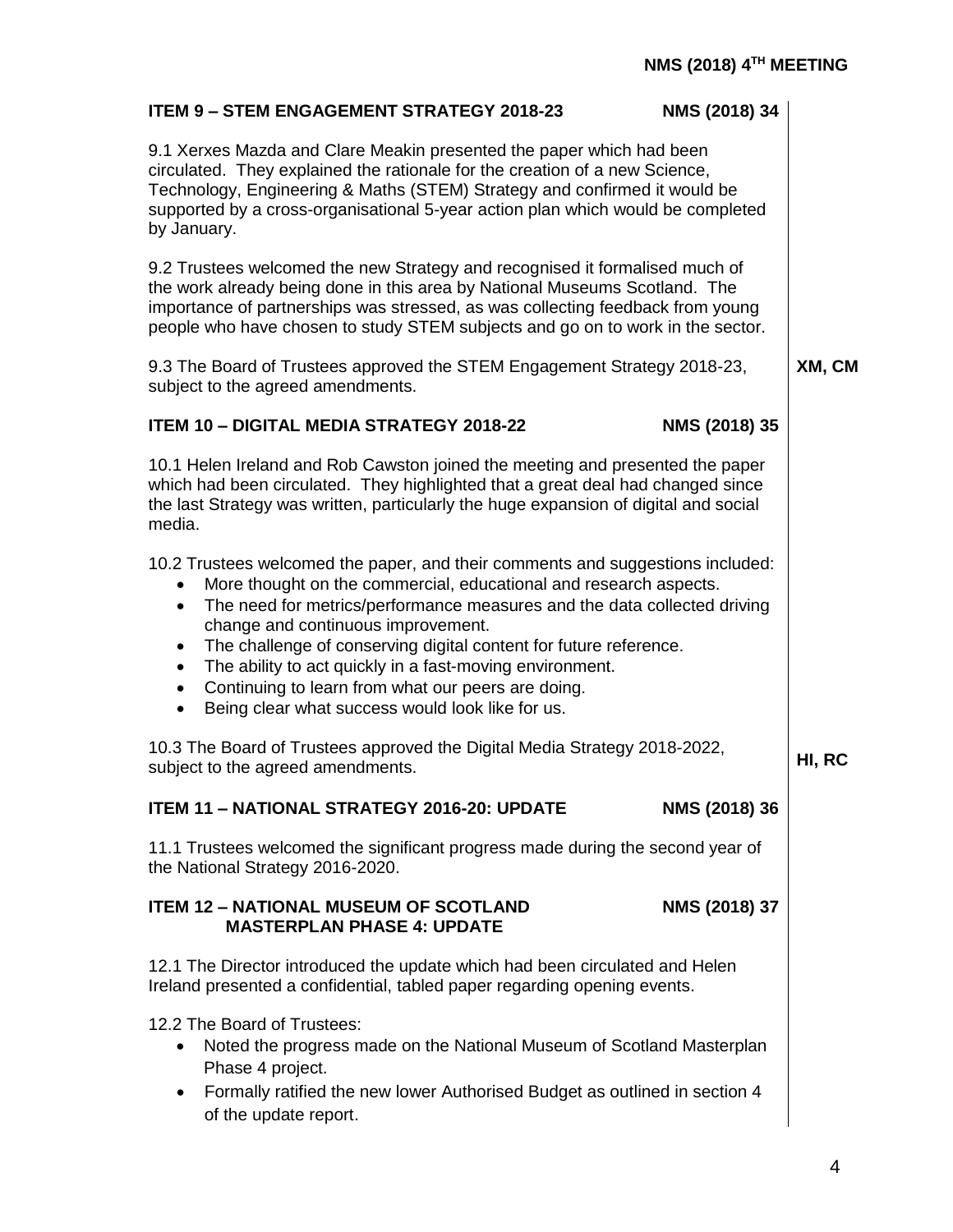| Approved the public opening date and noted the planned schedule of<br>$\bullet$<br>opening activity.                                                                                                                                                                                                       |               |        |
|------------------------------------------------------------------------------------------------------------------------------------------------------------------------------------------------------------------------------------------------------------------------------------------------------------|---------------|--------|
| <b>ITEM 13 - NATIONAL MUSEUM OF FLIGHT PHASE 3</b><br><b>PROJECT: UPDATE</b>                                                                                                                                                                                                                               | NMS (2018) 38 |        |
| 13.1 The Board noted the progress outlined in the update report on the National<br>Museum of Flight Development Plan Project. F Stewart also highlighted the two<br>consultation events taking place in the local community; the first had been held<br>the day before and the second was on 24 October.   |               |        |
| 13.2 The Director and Keith Pentland outlined funding options, including the<br>Heritage Lottery Fund (HLF) and Scottish Government. Trustees agreed that the<br>Director could seek further discussions with the Scottish Government and HLF as<br>necessary.                                             |               | GR, KP |
| <b>ITEM 14 - COLLECTIONS &amp; RESEARCH REPORT</b>                                                                                                                                                                                                                                                         | NMS (2018) 39 |        |
| 14.1 The Board of Trustees noted the Collections & Research Report.                                                                                                                                                                                                                                        |               |        |
| <b>ITEM 15 - APPOINTMENTS TO BOARD COMMITTEES</b><br><b>AND RELATED GROUPS</b>                                                                                                                                                                                                                             | NMS (2018) 40 |        |
| 15.1 The Board endorsed the recommendations in the paper.                                                                                                                                                                                                                                                  |               |        |
| 15.2 Trustees noted the attached appendix which detailed the associated, updated<br>Trustee membership of: the Board Committees; the subsidiary of the NMS Board<br>(NMSE Ltd); the NMS Charitable Trust Board; the American Foundation for National<br>Museums Scotland; and the Research Strategy Group. |               |        |
| <b>ITEM 16 - REPORTS FROM COMMITTEES</b>                                                                                                                                                                                                                                                                   |               |        |
| (i) Acquisitions Committee meeting held on 04 June 2018                                                                                                                                                                                                                                                    |               |        |
| 16.1 The Chairman noted that the draft minutes of the Acquisitions Committee<br>meeting held on 04 June 2018 had been circulated.                                                                                                                                                                          |               |        |
| (ii) Nominations & Governance meeting held on 06 June 2018                                                                                                                                                                                                                                                 |               |        |
| 16.2 The Chairman noted that the draft minutes of the Nominations & Governance<br>Committee meeting held on 06 June 2018 had been circulated.                                                                                                                                                              |               |        |
| (iii) NMS Enterprises Ltd Board meeting held on 22 June 2018                                                                                                                                                                                                                                               |               |        |
| 16.3 The Chairman noted that the draft minutes of the NMS Enterprises Ltd Board<br>meeting held on 22 June 2018 had been circulated.                                                                                                                                                                       |               |        |
| 16.4 Gordon Drummond (Chairman of the NMS Enterprises Ltd Board) reported on<br>performance since the meeting, with all areas of business either on or above<br>budget.                                                                                                                                    |               |        |